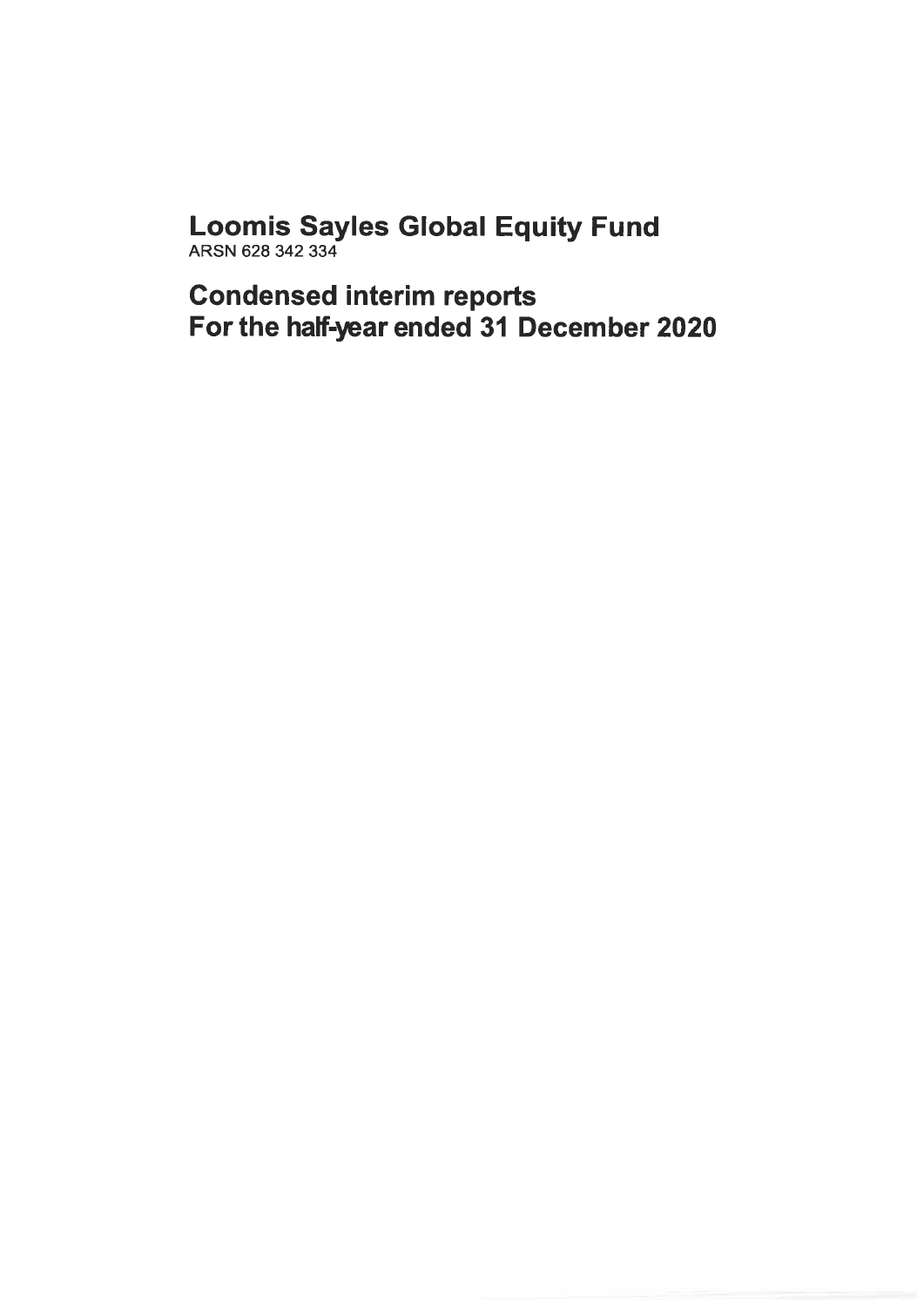## **Contents**

|                                                 | Page |
|-------------------------------------------------|------|
| Directors' report                               | 2    |
| Auditor's independence declaration              | 4    |
| Statement of comprehensive income               | 5    |
| Statement of financial position                 | 6    |
| Statement of changes in equity                  | 7    |
| Statement of cash flows                         | 8    |
| Notes to the financial reports                  | 9    |
| Directors' declaration                          | 14   |
| Independent auditor's report to the unitholders | 15   |

This interim financial report covers the Loomis Sayles Global Equity Fund (ARSN 628 342 334) as an individual entity.

The Responsible Entity of Loomis Sayles Global Equity Fund is Investors Mutual Limited (ABN 14 078 030 752).

The Responsible Entity's registered office is: **Investors Mutual Limited** Level 24 25 Bligh Street Sydney, NSW 2000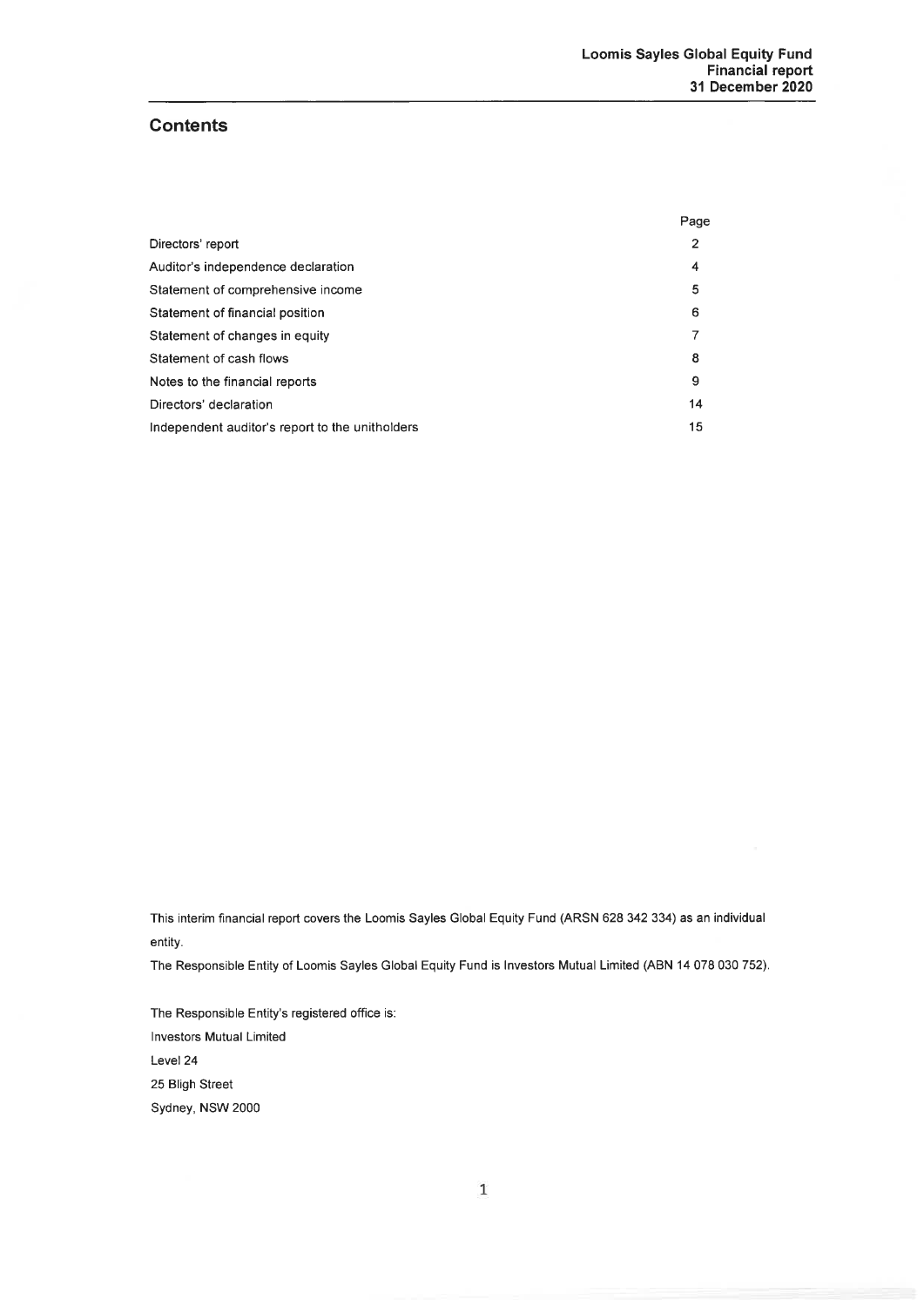#### Directors' report

The directors of Investors Mutual Limited, the Responsible Entity of the Loomis Sayles Global Equity Fund ("the Scheme"), present their report together with the financial report of the Scheme, for the half-year ended 31 December 2020

#### **Responsible Entity**

The Responsible Entity of the Scheme is Investors Mutual Limited (ABN 14 078 030 752). The Responsible Entity's registered office is:

**Investors Mutual Limited** Level 24 25 Bligh Street Sydney, NSW 2000

#### **Principal activities**

During the half-year, the Scheme continued to invest in accordance with target asset allocations as set out in the governing documents of the Scheme and in accordance with the provisions of the Scheme's Constitution.

The Scheme did not have any employees during the half-year.

There were no significant changes in the nature of the Scheme's activities during the half-year.

#### **Directors**

The following persons held office as directors of Investors Mutual Limited during half- year or since the end of the halfyear and up to the date of this report:

Anton Tagliaferro **Hugh Giddy** Simon Conn **Fabrice Chemouny** Beverly Bearden (resigned 31 December 2020) James Orfanos (appointed 21 January 2021) Damon Hambly Eric Ward

#### Review and results of operations

The performance of the Scheme, as represented by the results of its operations, was as follows:

|                                | 1 July 2020<br>to 31 December<br>2020 | 1 July 2019<br>to 31 December<br>2019 |
|--------------------------------|---------------------------------------|---------------------------------------|
|                                | \$'000                                | \$'000                                |
| Net operating profit/(loss)    | 4,406                                 | 2,951                                 |
| <b>Distributions</b>           |                                       |                                       |
| Distributions paid and payable | -                                     |                                       |
| Distributions (cents per unit) |                                       |                                       |

On 11 March 2020 the World Health Organisation declared the COVID-19 outbreak to be a pandemic. The resulting global travel restrictions, increased lockdowns in certain countries and restrictions on social gatherings are having an ongoing impact on business and economic activity both in Australia and overseas. The fair values of the Scheme's assets as at 31 December 2020 reflect the conditions known as at that date. The evolving COVID-19 health situation and its impact on investment markets are being closely monitored.

#### Rounding of amounts to the nearest thousand dollars

The Scheme is entity of the kind referred to in ASIC Corporations (Rounding in Financial/Directors' Reports)("Instrument 2016/191") and in accordance with that instrument, amounts in the financial report and the Directors' report have been rounded off to the nearest thousand dollars, unless otherwise stated.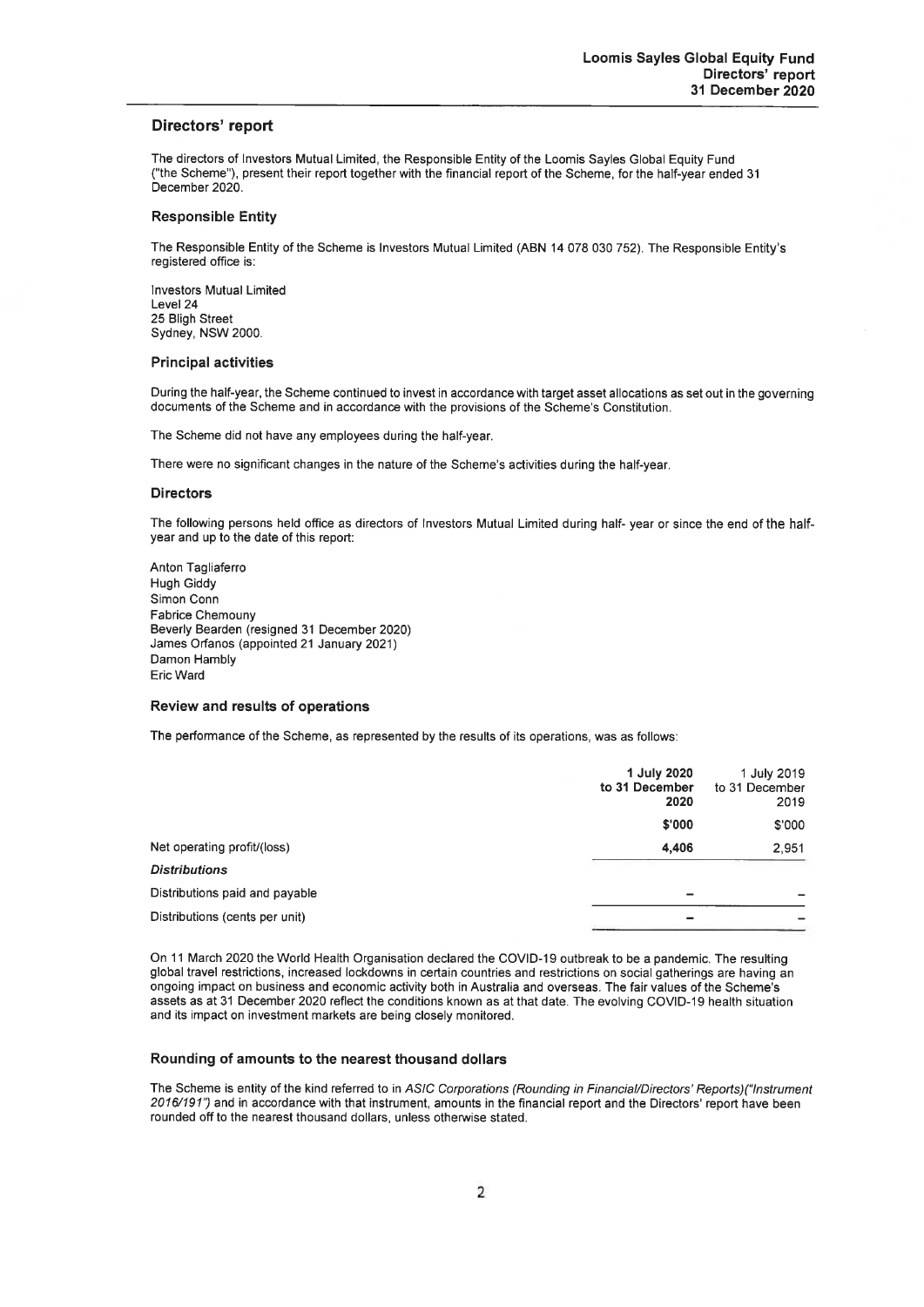#### Director's report (continued)

#### Auditor's independence declaration

A copy of the Auditor's independence declaration as required under section 307C of the Corporations Act 2001 is set out on page 4.

This report is made in accordance with a resolution of the Board of Directors.

 $\overline{\mathbb{R}}$  $\epsilon$ 

Damon Hambly Director

Sydney<br>5 March 2021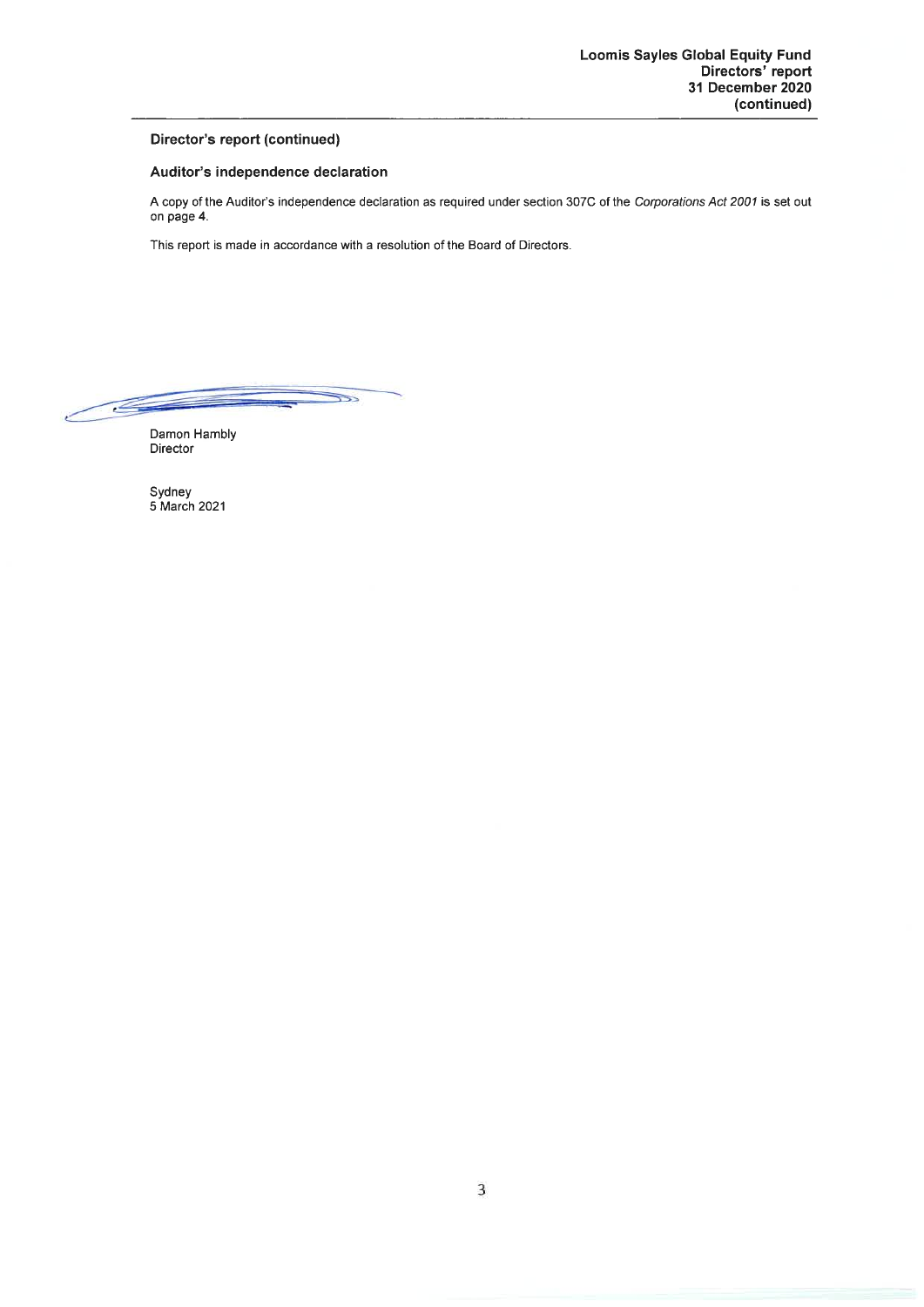

Ernst & Young 200 George Street Sydney NSW 2000 Australia GPO Box 2646 Sydney NSW 2001 Tel: +61 2 9248 5555 Fax: +61 2 9248 5959 ey.com/au

# **Auditor's Independence Declaration to the Directors of Investors Mutual Limited**

As lead auditor for the review of the half-year financial reports of Loomis Sayles Global Equity Fund for the half-year ended 31 December 2020, I declare to the best of my knowledge and belief, there have been:

- a) no contraventions of the auditor independence requirements of the *Corporations Act 2001* in relation to the review*;* and
- b) no contraventions of any applicable code of professional conduct in relation to the review.

Grst + Young

Ernst & Young

Darren Handley-Greaves Partner 5 March 2021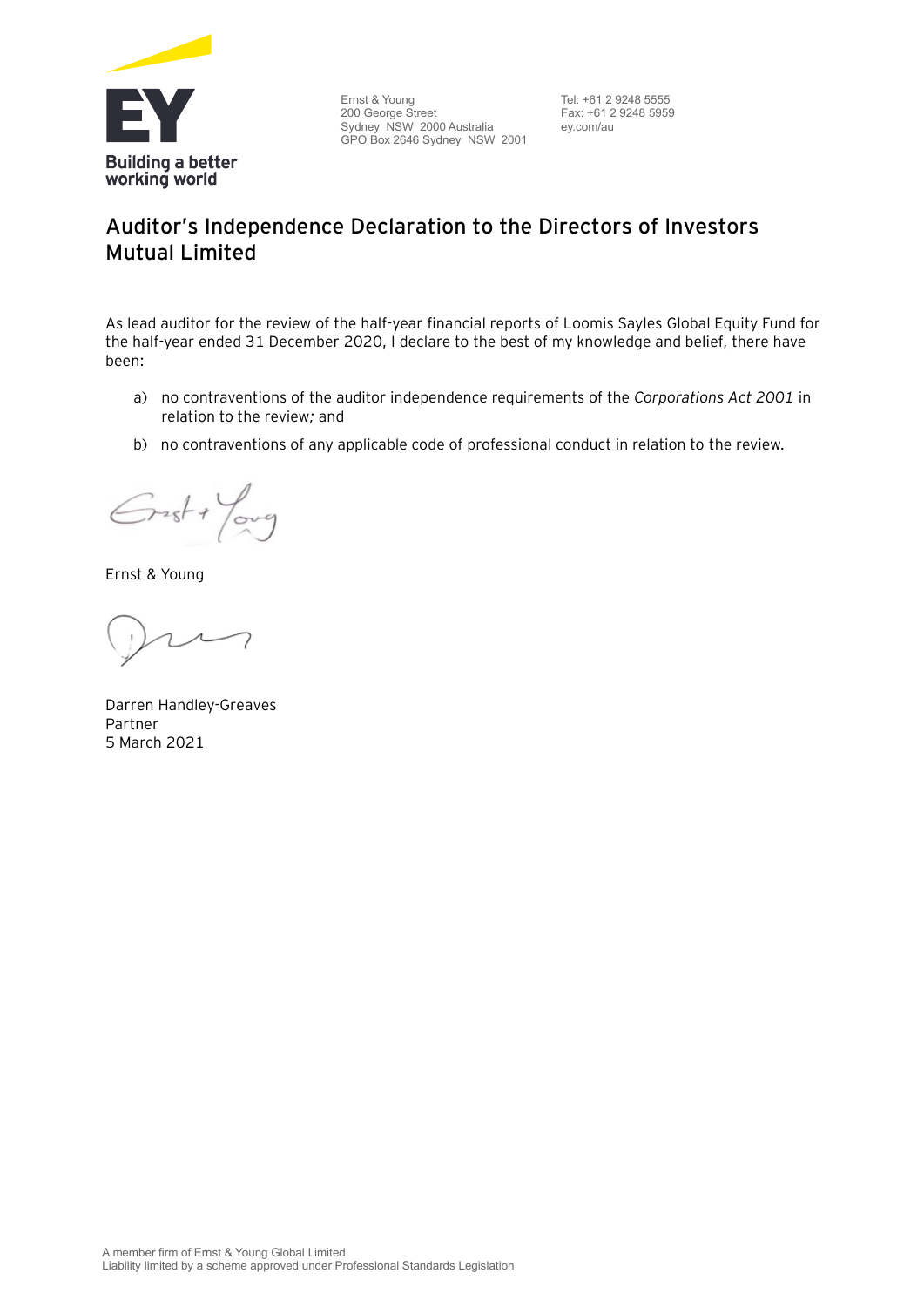#### Statement of comprehensive income

|                                              | 1 July 2020    | 1 July 2019    |
|----------------------------------------------|----------------|----------------|
|                                              | to 31 December | to 31 December |
|                                              | 2020           | 2019           |
|                                              | \$'000         | \$'000         |
| <b>Investment Income</b>                     |                |                |
| Interest income                              |                |                |
| Dividend/distribution income                 | 296            | 140            |
| Changes in the fair value of investments     | 4,681          | 3,020          |
| Net gains/(losses) on foreign exchange       | (84)           | 4              |
| <b>Total investment income</b>               | 4,893          | 3,165          |
| <b>Expenses</b>                              |                |                |
| Responsible entity's fees                    | 169            | 90             |
| <b>Transaction costs</b>                     | 21             |                |
| Other operating expenses                     | 297            | 117            |
| Total operating expenses                     | 487            | 214            |
| Operating profit/(loss)                      | 4.406          | 2,951          |
| Other comprehensive income                   |                |                |
| Total comprehensive income for the half-year | 4,406          | 2,951          |

The above statement of comprehensive income should be read in conjunction with the accompanying notes.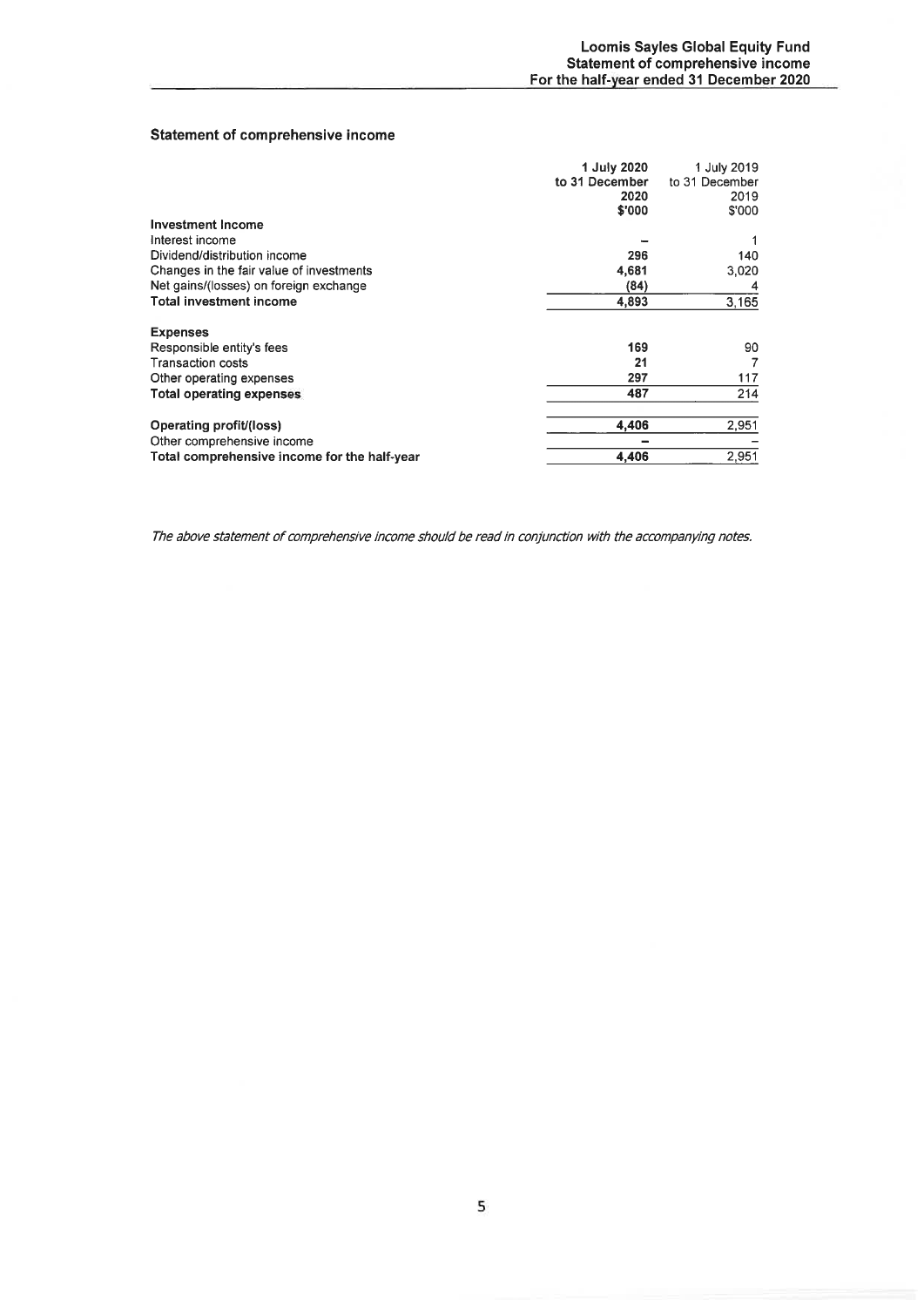## **Statement of financial position**

|                                                            |              | As at<br>31 December<br>2020 | As at<br>30 June<br>2020 |
|------------------------------------------------------------|--------------|------------------------------|--------------------------|
|                                                            | <b>Notes</b> | \$'000                       | \$'000                   |
| <b>Assets</b>                                              |              |                              |                          |
| Cash and cash equivalents                                  |              | 3,918                        | 1,337                    |
| Other receivables                                          |              | 19                           | 88                       |
| Dividends/distributions receivable                         |              | 25                           | 2                        |
| Financial assets at fair value through profit or loss      | 5            | 102,465                      | 45,699                   |
| <b>Total assets</b>                                        |              | 106,427                      | 47,126                   |
|                                                            |              |                              |                          |
| Liabilities                                                |              |                              |                          |
| Distributions payable                                      | 4            |                              | 357                      |
| Due to brokers - payable for securities purchased          |              | 4                            | 765                      |
| Other payables                                             |              | 201                          | 95                       |
| Financial liabilities at fair value through profit or loss | 6            |                              | 2                        |
| <b>Total liabilities</b>                                   |              | 205                          | 1,219                    |
| Net assets attributable to unitholders - equity            |              | 106,222                      | 45,907                   |

The above statement of financial position should be read in conjunction with the accompanying notes.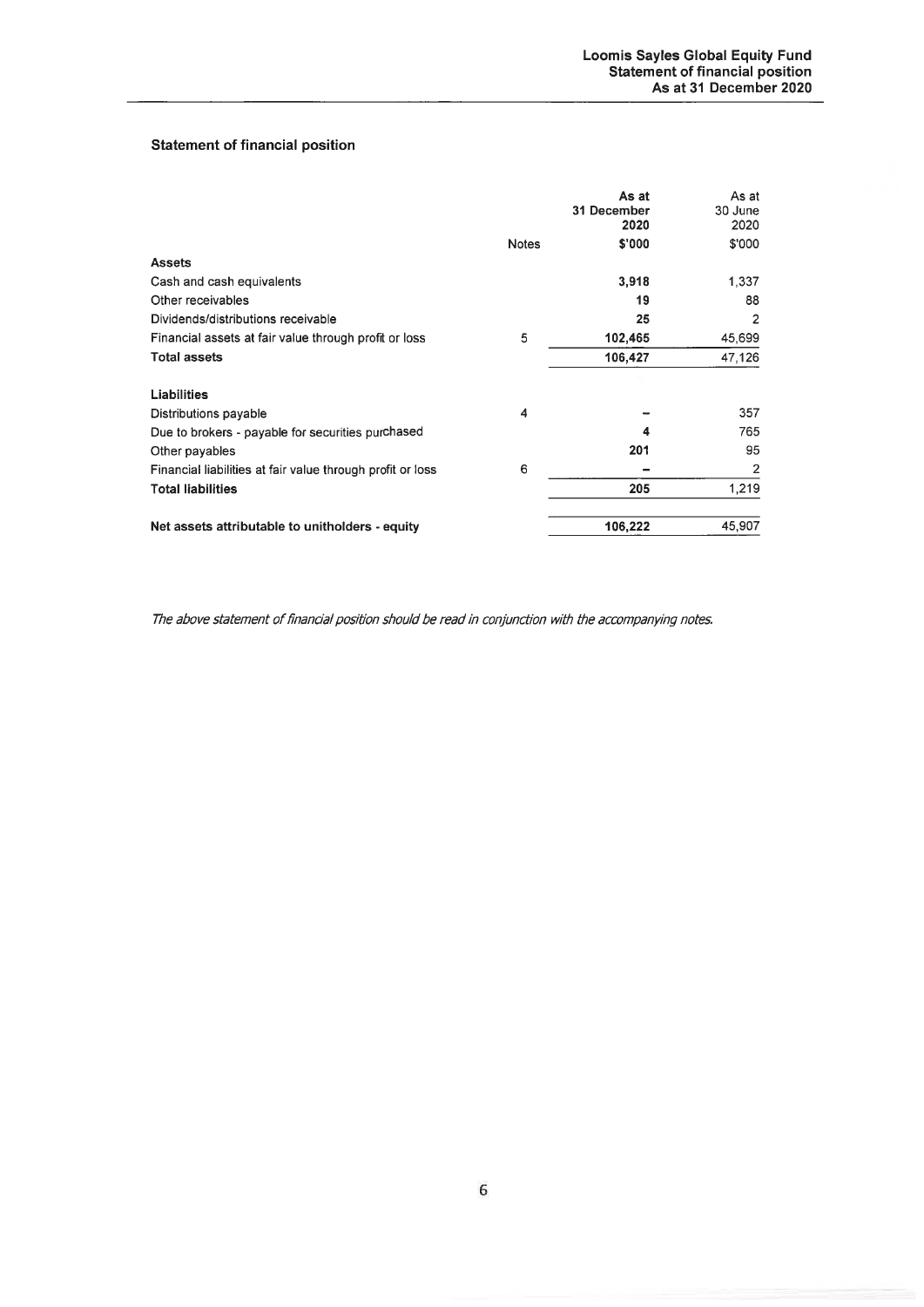## Statement of changes in equity

|   | 1 July 2020<br>to 31 December | 1 July 2019<br>to 31 December |
|---|-------------------------------|-------------------------------|
|   |                               | 2019                          |
|   |                               | \$'000<br>23,796              |
|   |                               |                               |
|   |                               |                               |
|   | 4,406                         | 2,951                         |
|   |                               |                               |
|   | 4,406                         | 2,951                         |
|   |                               |                               |
| 3 | 57,436                        | 11,904                        |
| 3 | (1,601)                       | (103)                         |
| 3 | 74                            |                               |
| 3 |                               |                               |
|   | 55,909                        | 11,801                        |
|   | 106,222                       | 38,548                        |
|   | <b>Notes</b>                  | 2020<br>\$'000<br>45,907      |

The above statement of changes in equity should be read in conjunction with the accompanying notes.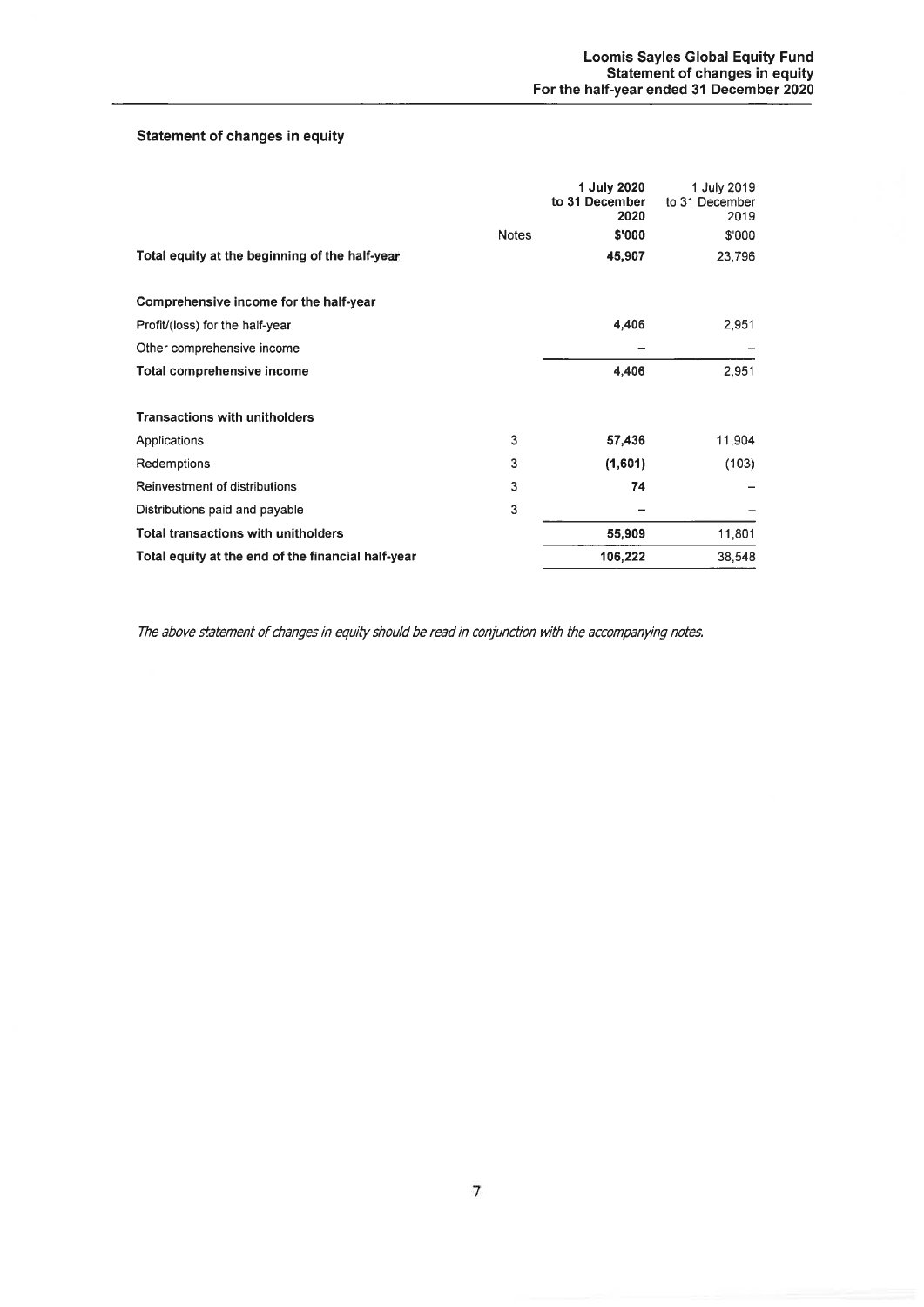#### **Statement of cash flows**

|                                                             | 1 July 2020    | 1 July 2019    |
|-------------------------------------------------------------|----------------|----------------|
|                                                             | to 31 December | to 31 December |
|                                                             | 2020           | 2019           |
|                                                             | \$'000         | \$'000         |
| Cash flows from operating activities                        |                |                |
| Proceeds from sale of investments                           | 5,423          | 3,658          |
| Purchase of investments                                     | (58, 359)      | (15, 396)      |
| <b>Transaction costs</b>                                    | (21)           | (7)            |
| Dividend/distribution received                              | 278            | 138            |
| Interest received                                           |                | 1              |
| Responsible Entity's fees paid                              | (315)          | (187)          |
| Payments of other expenses                                  |                | (1)            |
| Net cash inflow/(outflow) from operating activities         | (52, 994)      | (11, 794)      |
| Cash flows from financing activities                        |                |                |
| Proceeds from applications by unitholders                   | 57,539         | 11,904         |
| Payments for redemptions by unitholders                     | (1,681)        |                |
| Distributions to unitholders                                | (283)          | (14)           |
| Net cash inflow/(outflow) from financing activities         | 55,575         | 11,890         |
| Net increase/(decrease) in cash and cash equivalents        | 2,581          | 96             |
| Cash and cash equivalents at the beginning of the half-year | 1,337          | 315            |
| Cash and cash equivalents at the end of the half-year       | 3,918          | 411            |
|                                                             |                |                |

The above statement of cash flows should be read in conjunction with the accompanying notes.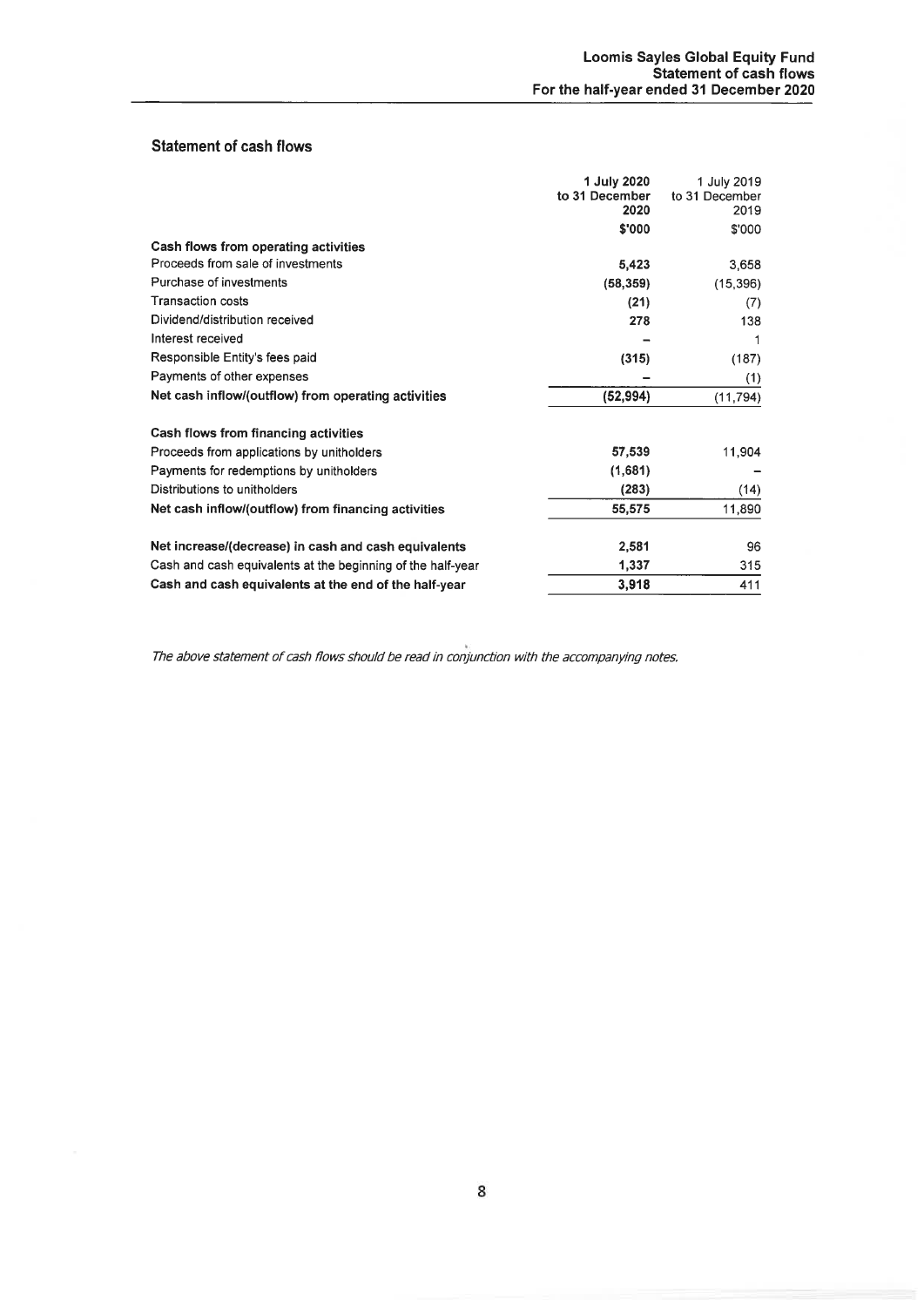# Notes to the financial reports

| <b>Contents</b> |                                                            | Page            |
|-----------------|------------------------------------------------------------|-----------------|
| 1               | General information                                        | 10 <sup>°</sup> |
| $\overline{2}$  | Summary of significant accounting policies                 | 10              |
| 3               | Net assets attributable to unit holders                    | 10              |
| 4               | Distribution to unitholders                                | 11              |
| 5               | Financial assets at fair value through profit or loss      | 11              |
| 6               | Financial liabilities at fair value through profit or loss | 11              |
| 7               | Fair value measurement                                     | 11              |
| 8               | Events occurring after the reporting period                | 13              |
| 9               | Contingent assets and liabilities and commitments          | 13              |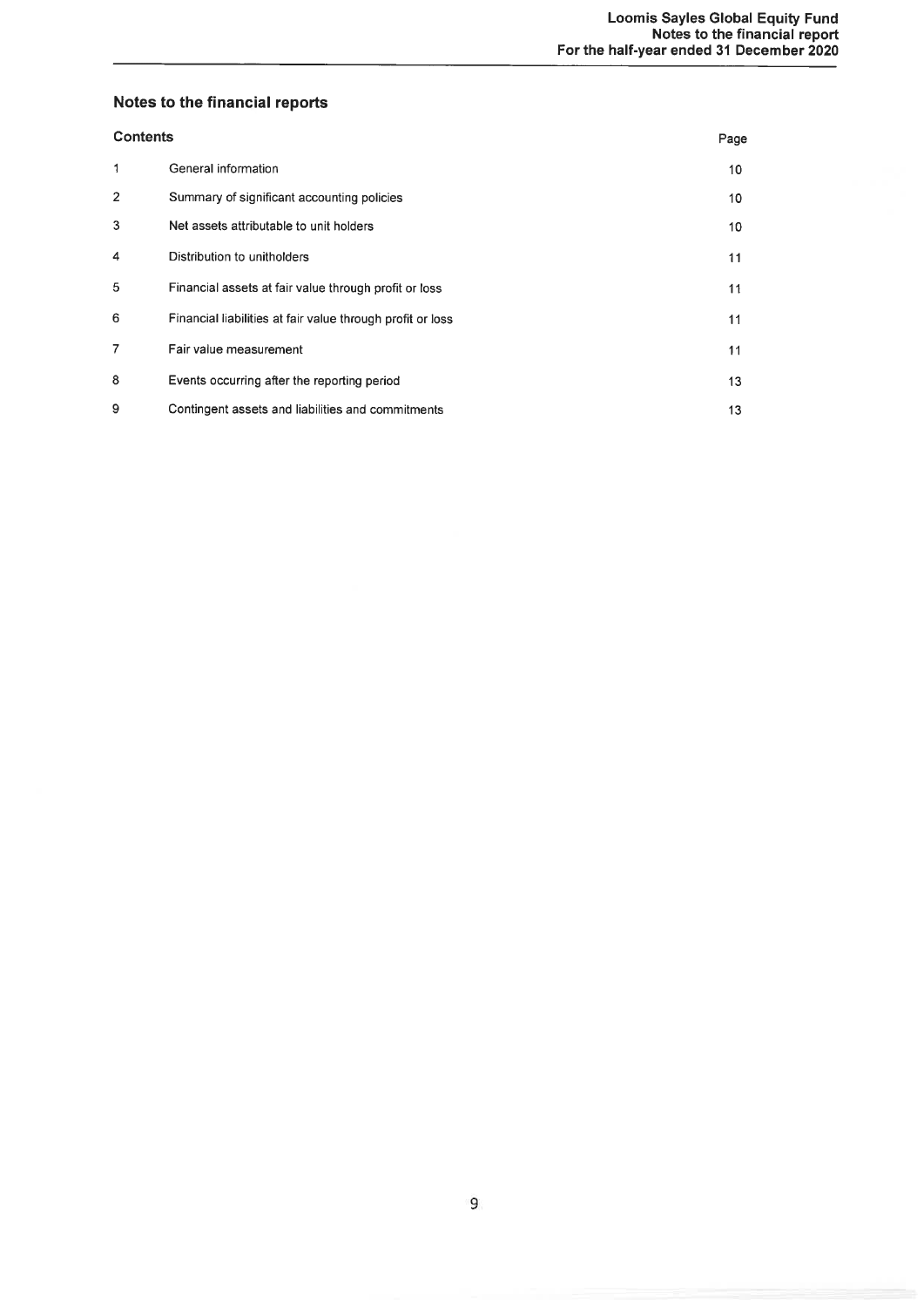#### **1 General information**

The interim financial report covers the Loomis Sayles Global Equity Fund (the "Scheme") which is an Australian registered managed investment Scheme. The Scheme was constituted on 16 August 2018. The Scheme will terminate on 15 August 2098 unless terminated earlier in accordance with the provisions of the Scheme's Constitution.

The Responsible Entity of the Scheme is Investors Mutual Limited (the "Responsible Entity") which is incorporated and domiciled in Australia. The Responsible Entity's registered office is Level 24, 25 Bligh Street, Sydney, NSW 2000.

The interim financial report was authorised for issue by the directors on 5 March 2021, the directors of the Responsible Entity have the power to amend and reissue the condensed interim report.

#### 2 Summary of significant accounting policies

The principal accounting policies applied in the preparation of the interim financial report is set out below. These policies have been consistently applied to all periods presented, unless otherwise stated in the following text.

The interim financial report for half-year ended 31 December 2020 have been prepared in accordance with the Corporations Act 2001 and Australian Accounting Standard AASB 134 Interim Financial Reporting.

The interim financial report does not include all the notes of the type normally included in an annual financial report. Accordingly, the report is to be read in conjunction with the annual report for the year 30 June 2020 and any public announcements made in respect of the Scheme during the interim reporting period in accordance with the continuous disclosure requirements of the Corporations Act 2001

The interim financial report is presented in Australian dollars and all values are rounded to the nearest thousand dollars (\$'000) unless otherwise stated under the option available to the Scheme under ASIC Corporations (Rounding in Financial/Directors' Reports) ("Instrument 2016/191"). The Scheme is an entity to which the Instrument applies.

#### (a) Statement of compliance

The interim financial report complies with Australian Accounting Standards applicable to interim reporting as issued by the Australian Accounting Standards Board and International Financial Reporting Standards (IFRS) applicable to interim reporting as issued by the International Accounting Standards Board.

#### (b) Australian Accounting Standards and interpretations

The accounting policies in the interim financial reports are the same as those applied in the Scheme's financial statements for the year ended 30 June 2020.

There are no other standards that are not yet effective and that are expected to have a material impact on the Scheme in the current or future half years and on foreseeable future transactions.

#### 3 Net assets attributable to unitholders

Movements in number of units and net assets attributable to unitholders during the half-year were as follows:

|                                 | 1 July 2020 to<br>31 December<br>2020<br>No. ('000) | 1 July 2019 to<br>31 December<br>2019<br>No. ('000) | 1 July 2020 to<br>31 December<br>2020<br>\$'000 | 1 July 2019 to<br>31 December<br>2019<br>\$'000 |
|---------------------------------|-----------------------------------------------------|-----------------------------------------------------|-------------------------------------------------|-------------------------------------------------|
| Opening balance                 | 35,677                                              | 20.130                                              | 45,907                                          | 23,796                                          |
| Applications                    | 41,986                                              | 9.708                                               | 57,436                                          | 11,904                                          |
| Redemptions                     | (1, 162)                                            | (79)                                                | (1,601)                                         | (103)                                           |
| Units issued upon reinvestment  |                                                     |                                                     |                                                 |                                                 |
| of distributions                | 57                                                  |                                                     | 74                                              |                                                 |
| Distribution paid and payable   | $\equiv$                                            | $\overline{\phantom{a}}$                            |                                                 |                                                 |
| Profit/(loss) for the half-year | $\blacksquare$                                      | --                                                  | 4,406                                           | 2,951                                           |
| <b>Closing balance</b>          | 76,558                                              | 29,759                                              | 106.222                                         | 38,548                                          |

As stipulated within the Scheme's Constitution, each unit represents a right to an individual share in the Scheme and does not extend to a right to the underlying assets of the Scheme. There are no separate classes of units and each unit has the same rights attaching to it as all other units of the Scheme.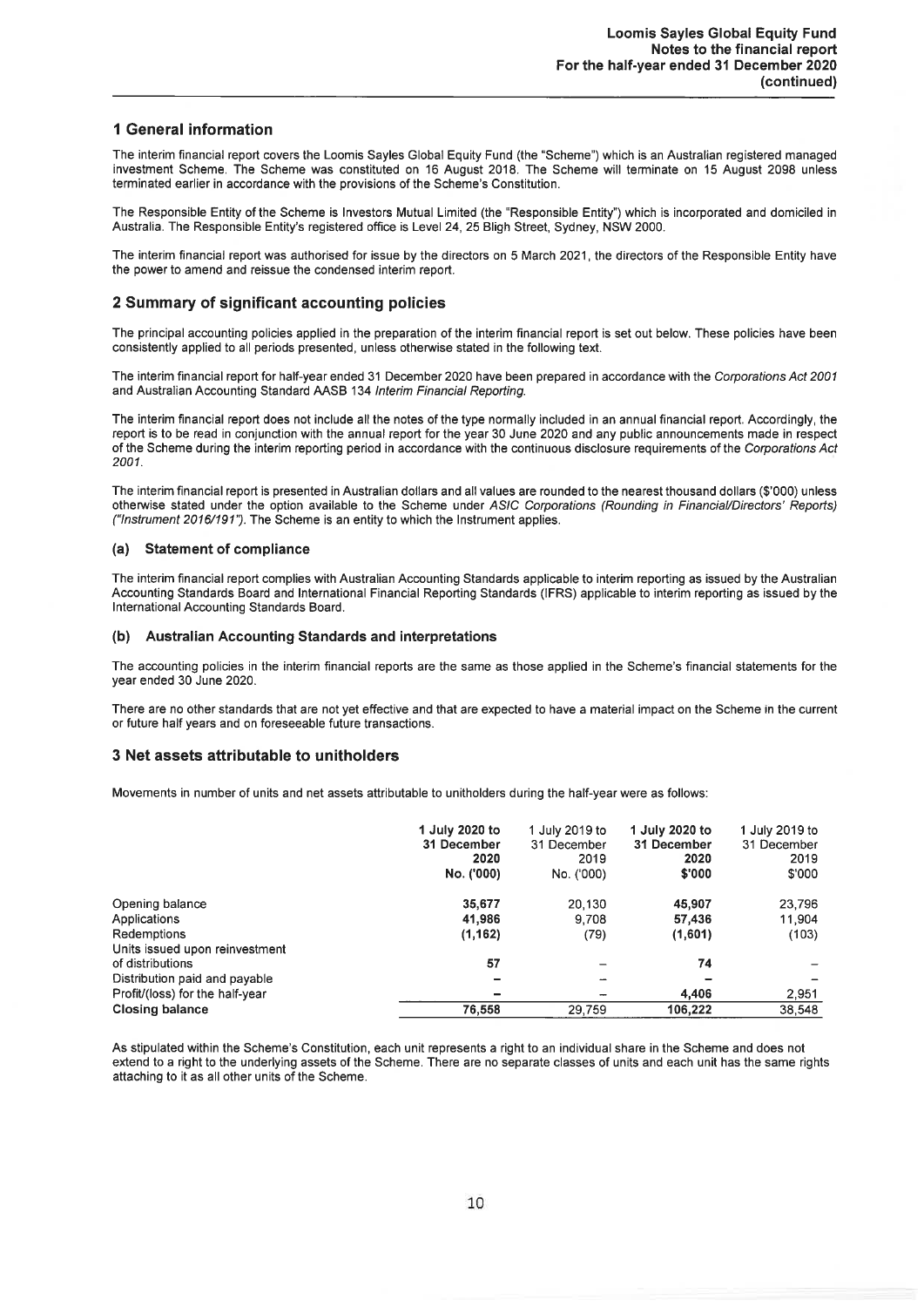#### 4 Distributions to unitholders

The distributions for the half-year were as follows:

|                                 | 1 July 2020 to<br>31 December<br>2020<br>\$'000 | 1 July 2020 to<br>31 December<br>2020<br><b>CPU</b> | 1 July 2020 to<br>31 December<br>2019<br>\$'000 | 1 July 2020 to<br>31 December<br>2019<br><b>CPU</b> |
|---------------------------------|-------------------------------------------------|-----------------------------------------------------|-------------------------------------------------|-----------------------------------------------------|
| <b>Distributions</b>            |                                                 |                                                     |                                                 |                                                     |
| Distribution payable - December |                                                 |                                                     |                                                 | $\sim$                                              |
|                                 | ________                                        |                                                     |                                                 |                                                     |

#### 5 Financial assets at fair value through profit or loss

|                                                             | As at<br>31 December<br>2020 | As at<br>30 June<br>2020 |
|-------------------------------------------------------------|------------------------------|--------------------------|
|                                                             | <b>Fair value</b><br>\$'000  | Fair value<br>\$'000     |
| Financial assets at fair value through profit or loss       |                              |                          |
| <b>Listed equities</b>                                      | 102,465                      | 45,699                   |
| Total financial assets at fair value through profit or loss | 102.465                      | 45,699                   |

#### 6 Financial liabilities at fair value through profit or loss

|                                                                  | As at<br>31 December<br>2020 | As at<br>30 June<br>2020 |
|------------------------------------------------------------------|------------------------------|--------------------------|
|                                                                  | <b>Fair value</b><br>\$'000  | Fair value<br>\$'000     |
| Financial liabilities at fair value through profit or loss       |                              |                          |
| Forward foreign currency contracts                               |                              | 2                        |
| Total financial liabilities at fair value through profit or loss |                              |                          |

#### 7 Fair value measurement

The Scheme measures and recognises financial assets and liabilities held at fair value through profit or loss on a recurring basis.

AASB 13 requires disclosure of fair value measurements by level of the following fair value measurement hierarchy:

- Quoted prices (unadjusted) in active markets for identical assets or liabilities (level 1):
- Inputs other than quoted prices included within level 1 that are observable for the asset or liability, either directly (that is, as prices) or indirectly (that is, derived from prices) (level 2); and
- Inputs for the asset or liability that are not based on observable market data (that is, unobservable inputs) (level 3).

The Fund values its investments in accordance with the accounting policies set out in Note 2 to the financial statements.

#### **Fair value estimation**

The carrying amounts of the Scheme's assets and liabilities at the end of each reporting period approximate their fair values.

All financial assets and financial liabilities included in the statement of financial position are carried at fair value.

Financial assets and liabilities held at fair value through profit or loss are measured initially at fair value excluding any transaction costs that are directly attributable to the acquisition or issue of the financial assets or financial liability. Transactions costs on financial assets and financial liabilities at fair value through profit or loss are expensed immediately. Subsequent to initial recognition, all instruments held at fair value through profit or loss are measured at fair value with changes in their fair value recognised in the statement of comprehensive income.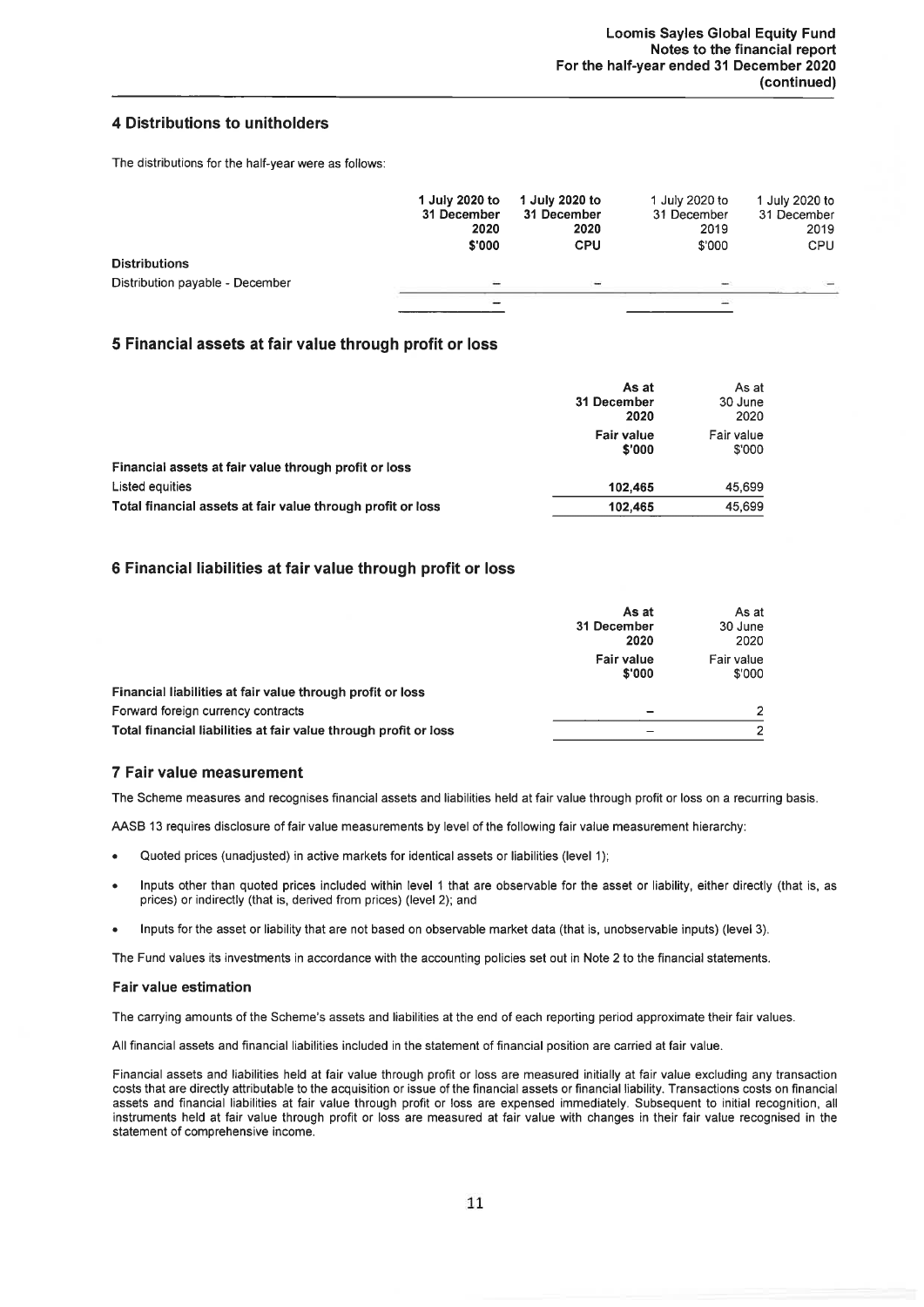#### 7 Fair value measurement (continued)

#### (i) Fair value in an active market (Level 1)

The fair value of financial assets and liabilities traded in active markets is based on their quoted market prices at the end of the reporting period without any deduction for estimated future selling costs.

The quoted market price used for financial assets held by the Scheme is the current last price; the appropriate quoted market price for financial liabilities is the current asking price. When the Scheme holds derivatives with offsetting market risks, it uses mid-market prices as a basis for establishing fair values for the offsetting risk positions and applies this last price or asking price to the net open position, as appropriate.

A financial instrument is regarded as quoted in an active market if quoted prices are readily and regularly available from an exchange, dealer, broker, industry group, pricing service, or regulatory agency, and those prices represent actual and regularly occurring market transactions on an arm's length basis.

An active market is a market in which transactions for the asset or liability take place with sufficient frequency and volume to provide pricing information on an ongoing basis.

#### (ii) Fair value in an inactive or unquoted market (Level 2 and Level 3)

The fair value of financial assets and liabilities that are not traded in an active market is determined using valuation techniques. These include the use of recent arm's length market transactions, reference to the current fair value of a substantially similar other instrument. discounted cash flow techniques, option pricing models or any other valuation technique that provides a reliable estimate of prices obtained in actual market transactions.

Where discounted cash flow techniques are used, estimated future cash flows are based on management's best estimates and the discount rate used is a market rate at the end of the reporting period applicable for an instrument with similar terms and conditions.

For other pricing models, inputs are based on market data at the end of the reporting period. Fair values for unquoted equity investments are estimated, if possible, using applicable price/earnings ratios for similar listed companies adjusted to reflect the specific circumstances of the issuer.

The fair value of derivatives that are not exchange traded is estimated at the amount that the Scheme would receive or pay to terminate the contract at the end of the reporting period taking into account current market conditions (volatility and appropriate yield curve) and the current creditworthiness of the counterparties. The fair value of a forward contract is determined as a net present value of estimated future cash flows, discounted at appropriate market rates as at the valuation date.

#### Valuation process for Level 3 valuations

Valuations are the responsibility of the Board of Directors of the Responsible Entity.

The investment committee of the investment manager considers the appropriateness of the valuations methods and inputs, and may request that alternative valuation methods are applied to support the valuation arising from the method chosen. Any changes in valuation methods are discussed and agreed with the Responsible Entity's Board of Directors.

The valuations are also subject to quality assurance procedures performed within the valuation department. The valuation department verifies the major inputs applied in the latest valuation by agreeing the information in the valuation computation to relevant documents and market information. In addition, the accuracy of the computation is tested. The latest valuation is also compared with the valuations in the four preceding quarters as well as with the valuations of the two preceding annual periods. If fair value changes (positive or negative) are more than certain thresholds set, the changes are further considered by the investment committee.

There were no other changes in valuation techniques during the half year.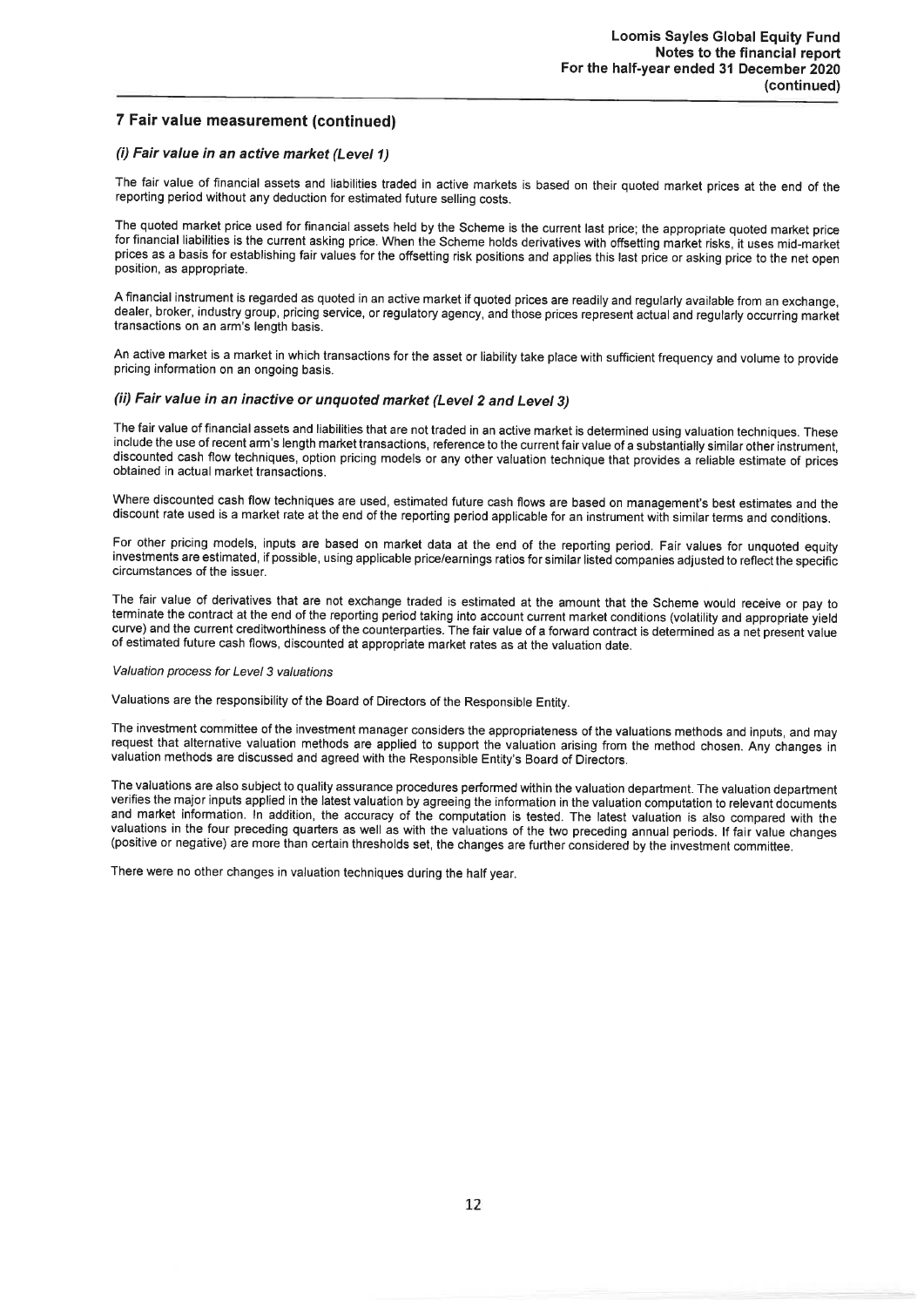#### 7 Fair value measurement (continued)

#### (iii) Recognised fair value measurements

The tables below set out the Scheme's financial assets and liabilities (by class) measured at fair value according to the fair value hierarchy at 31 December 2020 and 30 June 2020:

| As at 31 December 2020                                      | Level 1<br>\$'000 | Level 2<br>\$'000            | Level 3<br>\$'000 | Total<br>\$'000 |
|-------------------------------------------------------------|-------------------|------------------------------|-------------------|-----------------|
| <b>Financial assets</b>                                     |                   |                              |                   |                 |
| Financial assets at fair value through profit or loss:      |                   |                              |                   |                 |
| Listed equities                                             | 102,465           |                              |                   | 102,465         |
| Total                                                       | 102,465           |                              |                   | 102,465         |
| As at 30 June 2020                                          | Level 1<br>\$'000 | Level <sub>2</sub><br>\$'000 | Level 3<br>\$'000 | Total<br>\$'000 |
| <b>Financial assets</b>                                     |                   |                              |                   |                 |
| Financial assets at fair value through profit or loss:      |                   |                              |                   |                 |
| Listed equity securities                                    | 45,699            |                              |                   | 45,699          |
| Total                                                       | 45,699            |                              |                   | 45,699          |
| <b>Financial liabilities</b>                                |                   |                              |                   |                 |
| Financial liabilities at fair value through profit or loss: |                   |                              |                   |                 |
| Forward foreign exchange contracts                          |                   |                              | $\overline{2}$    | $\overline{2}$  |
| Total                                                       |                   |                              | $\overline{2}$    | $\overline{2}$  |

#### (iv) Transfers between levels

There were no transfers between levels during the half-year ended 31 December 2020 and 30 June 2020.

#### (v) Movement in level 3 instruments

There was no movement in fair value of the level 3 investments held as at 31 December 2020 and 30 June 2020:

#### (vi) Fair value of financial instruments not carried at fair value

The carrying value less impairment provision of other receivables and payables are assumed to approximate their fair values. The fair value of financial liabilities for disclosure purposes is estimated by discounting the future contractual cash flows at the current market interest rate that is available to the Scheme for similar financial instruments.

#### 8 Events occurring after the reporting period

No significant events have occurred since the end of the reporting period which would impact on the financial position of the Scheme as disclosed in the statement of financial position as at 31 December 2020 or on the results and cash flows of the Scheme for the half-year ended on that date.

#### 9 Contingent assets and liabilities and commitments

There are no outstanding contingent assets, liabilities or commitments as at 31 December 2020 and 30 June 2020.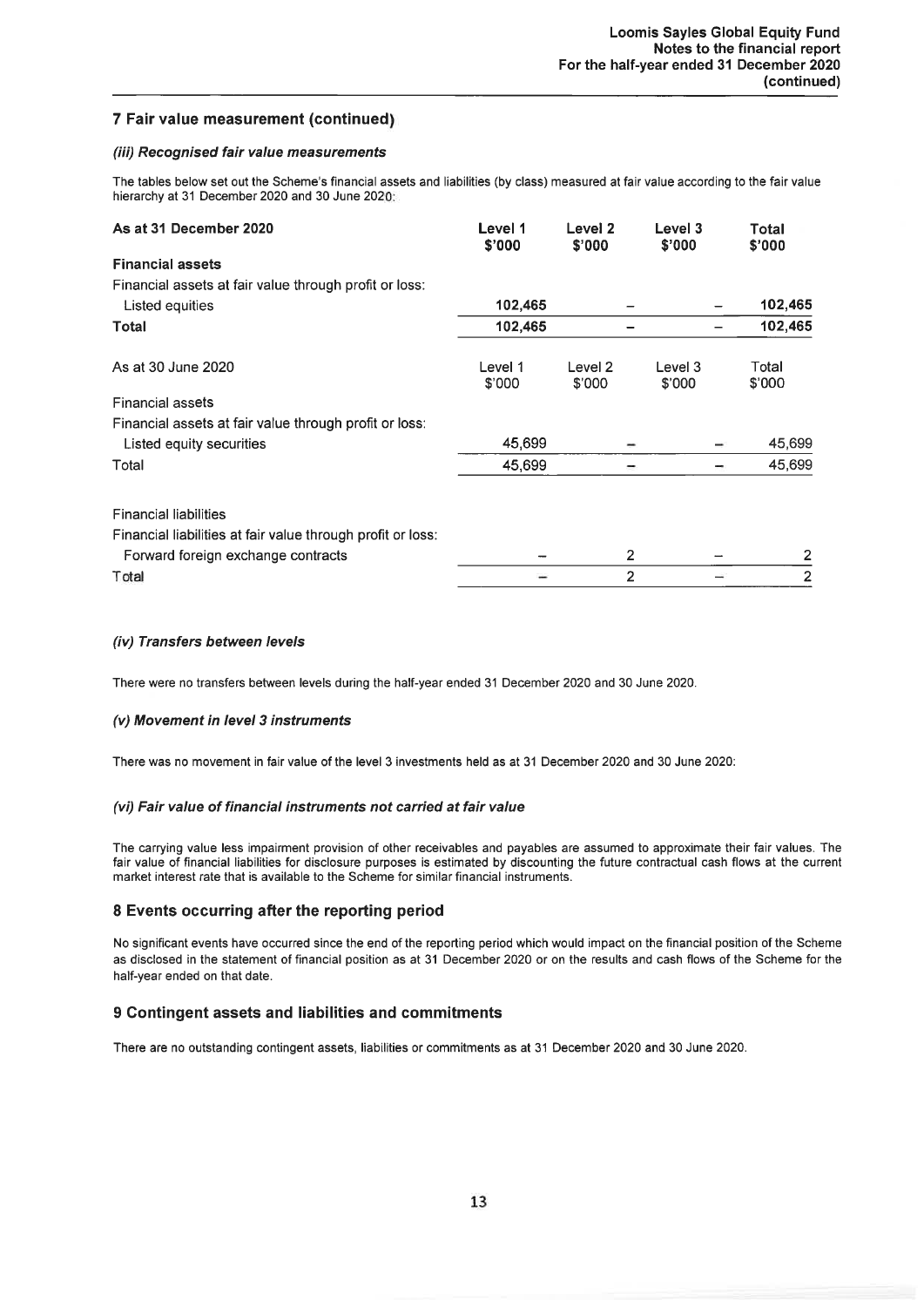#### **Directors' declaration**

In the opinion of the directors of the Responsible Entity:

- (a) The financial statements and notes set out on pages 5 to 13 are:
	- (i) complying with Australian Accounting Standards, AASB 134 Interim Financial Reporting, the Corporations Regulations 2001 and other mandatory professional reporting requirements; and
	- (ii) giving a true and fair view of the Scheme's financial position as at 31 December 2020 and of its performance for the financial period ended on that date; and
- (b) the financial statements and notes also comply with International Financial Reporting Standards as disclosed in note 2(a); and
- (c) there are reasonable grounds to believe that the Scheme will be able to pay their debts as and when they become due and payable.

This declaration is made in accordance with a resolution of the directors.

Damon Hambly Director

Sydney

5 March 2021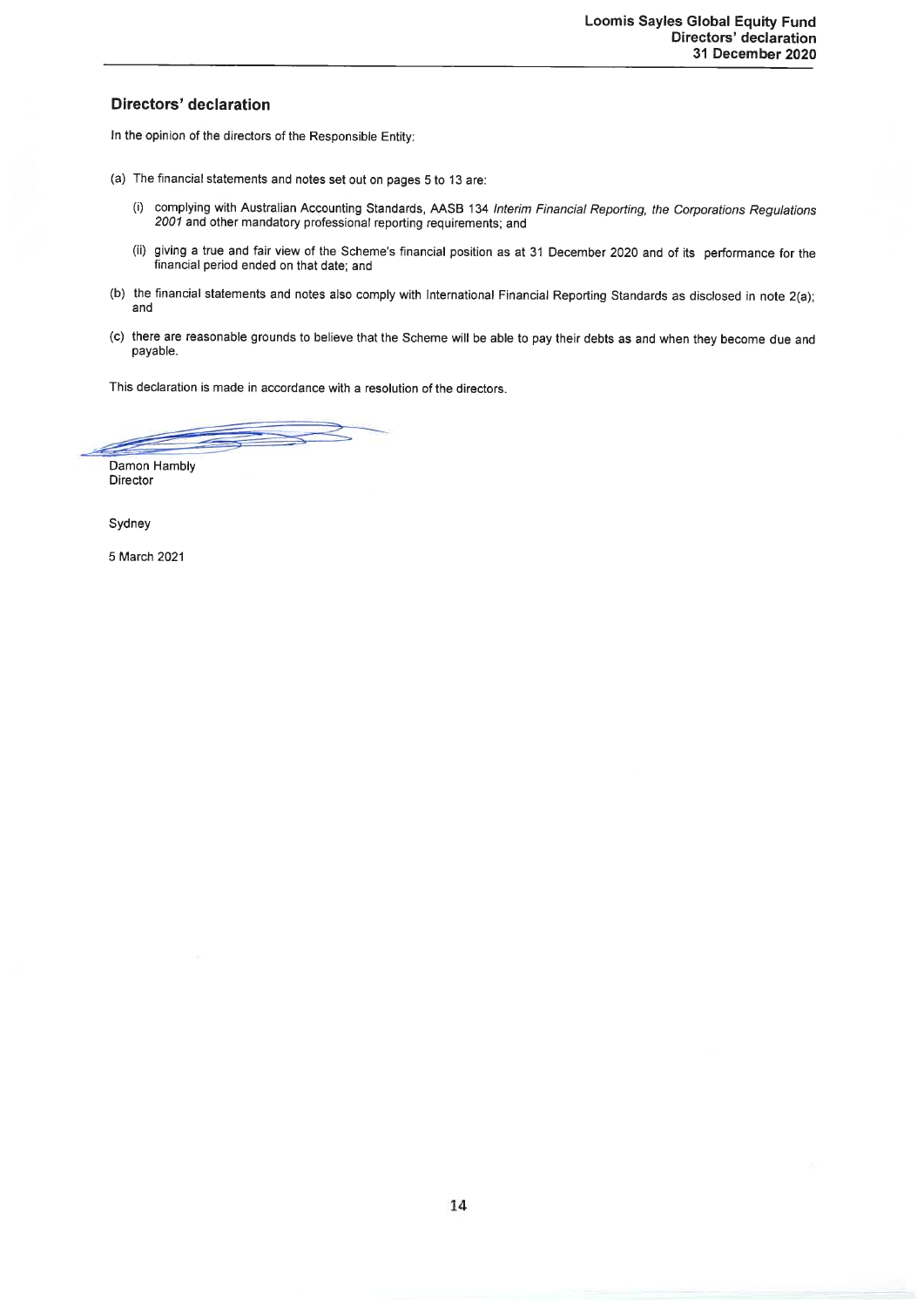

Ernst & Young 200 George Street Sydney NSW 2000 Australia GPO Box 2646 Sydney NSW 2001

Tel: +61 2 9248 5555 Fax: +61 2 9248 5959 ey.com/au

# **Independent Auditor's Review Report to the Unitholders of Loomis Sayles Global Equity Fund**

# **Report on the Half-Year Financial Report**

# *Conclusion*

We have reviewed the accompanying half-year financial report of Loomis Sayles Global Equity Fund ("the Scheme"), which comprises the statements of financial position as at 31 December 2020, the statements of comprehensive income, statements of changes in net assets attributable to unitholders and statements of cash flows for the half-year ended on that date, notes comprising a summary of significant accounting policies and other explanatory information, and the directors' declaration.

Based on our review, which is not an audit, nothing has come to our attention that causes us to believe that the half-year financial report of the Scheme is not in accordance with the *Corporations Act 2001*, including:

- a) giving a true and fair view of the Scheme's financial position as at 31 December 2020 and of its financial performance for the half-year ended on that date; and
- b) complying with Accounting Standard AASB 134 *Interim Financial Reporting* and the *Corporations Regulations 2001.*

# **Directors' Responsibility for the Half-Year Financial Report**

The directors of Investor Mutual Limited, as the Responsible Entity of the Scheme are responsible for the preparation of the half-year financial report that gives a true and fair view in accordance with Australian Accounting Standards and the *Corporations Act 2001* and for such internal controls as the directors determine are necessary to enable the preparation of the half-year financial report that is free from material misstatement, whether due to fraud or error.

# **Auditor's Responsibility**

Our responsibility is to express a conclusion on the half-year financial report based on our review. We conducted our review in accordance with Auditing Standard on Review Engagements ASRE 2410 *Review of a Financial Report Performed by the Independent Auditor of the Entity*, in order to state whether, on the basis of the procedures described, anything has come to our attention that causes us to believe that the half-year financial report is not in accordance with the *Corporations Act 2001* including: giving a true and fair view of the Scheme's financial position as at 31 December 2020 and its financial performance for the half-year ended on that date; and complying with Accounting Standard AASB 134 *Interim Financial Reporting* and the *Corporations Regulations 2001*. As the auditor of the Scheme, ASRE 2410 requires that we comply with the ethical requirements relevant to the audit of the annual financial report.

A review of a half-year financial report consists of making enquiries, primarily of persons responsible for financial and accounting matters, and applying analytical and other review procedures. A review is substantially less in scope than an audit conducted in accordance with Australian Auditing Standards and consequently does not enable us to obtain assurance that we would become aware of all significant matters that might be identified in an audit. Accordingly, we do not express an audit opinion.